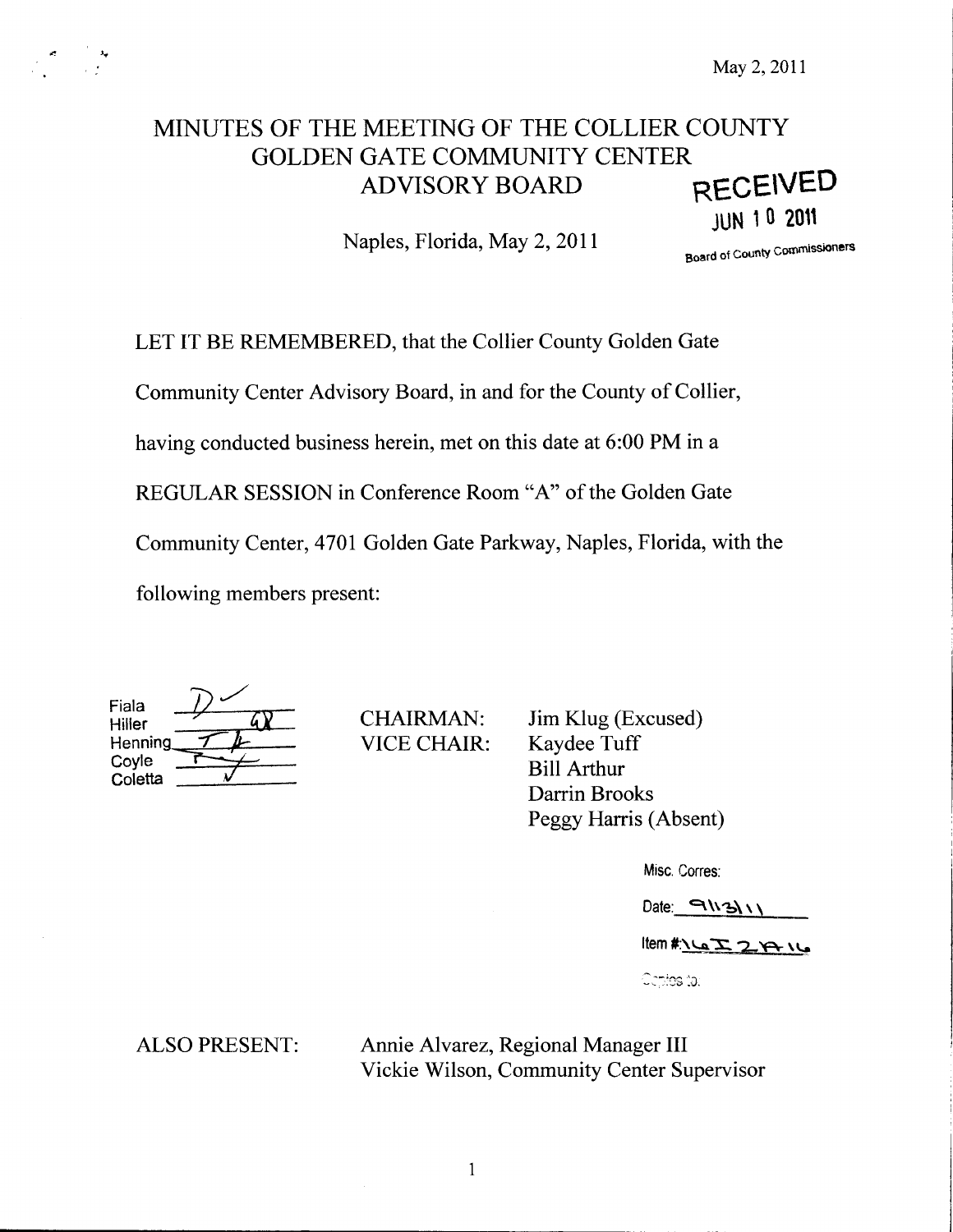#### I. Call to Order

 $\sigma_{\rm{eff}}=\frac{1}{2}\frac{\Delta_{\rm{g}}}{\sigma_{\rm{eff}}}$ 

The meeting was called to order at 6:05 PM by Vice Chair, Kaydee Tuff.

#### II. Attendance - Establish <sup>a</sup> Quorum A quorum was established.

# III. Approval of Agenda

Darrin Brooks moved to approve the May 2, 2010 Agenda as submitted. Second by BillArthur. Motion carried unanimously 3-0.

#### IV. Approval of April 4, 2011 Minutes

Darrin Brooks moved to approve the April 4, 2011 Minutes as submitted. Second by Bill Arthur. Motion carried unanimously 3-0.

#### V. Public Comments

Duane Billington requested <sup>a</sup> plaque presented to his late mother "In Memory of Geraldine Truskowski, <sup>a</sup> Dedicated Community Leader" from the Women's Club be displayed on the wall next to her friend, Eleanor Williams.

Staff noted this will require approval from the Director.

Kaydee Tuff moved to approve placing the plaque to honor Geraldine Truskowski on the wall at the Community Center in Preschool Room because it would be appropriate, next to her friend, Eleanor Williams. Second by Darrin Brooks. Motion carried 3-0.

#### VI. Old Business

#### A. Recreation Highlights

Vickie Wilson reported the Advisory Board is allowed to have <sup>a</sup> Facebook site. This can be accomplished two different ways:

- The Board can do it without involvement from the Staff and the Advisory Board would not have to follow the same guidelines as the Staff.
- John Torre's office will create a Facebook site; the Staff would have  $\blacksquare$ control of it and follow all County guidelines. County would assign someone to manage the Community Center site.

Staff stated Rafaela Zapata was available to update Facebook for the Community Center Advisory Board with approval from the Director.

Staffreported the MSTU Property Appraiser address list should be available at the next meeting.

Another awareness suggestion was made to add a section in the Golden Gate Civic Association to highlight the Golden Gate Community Center activities.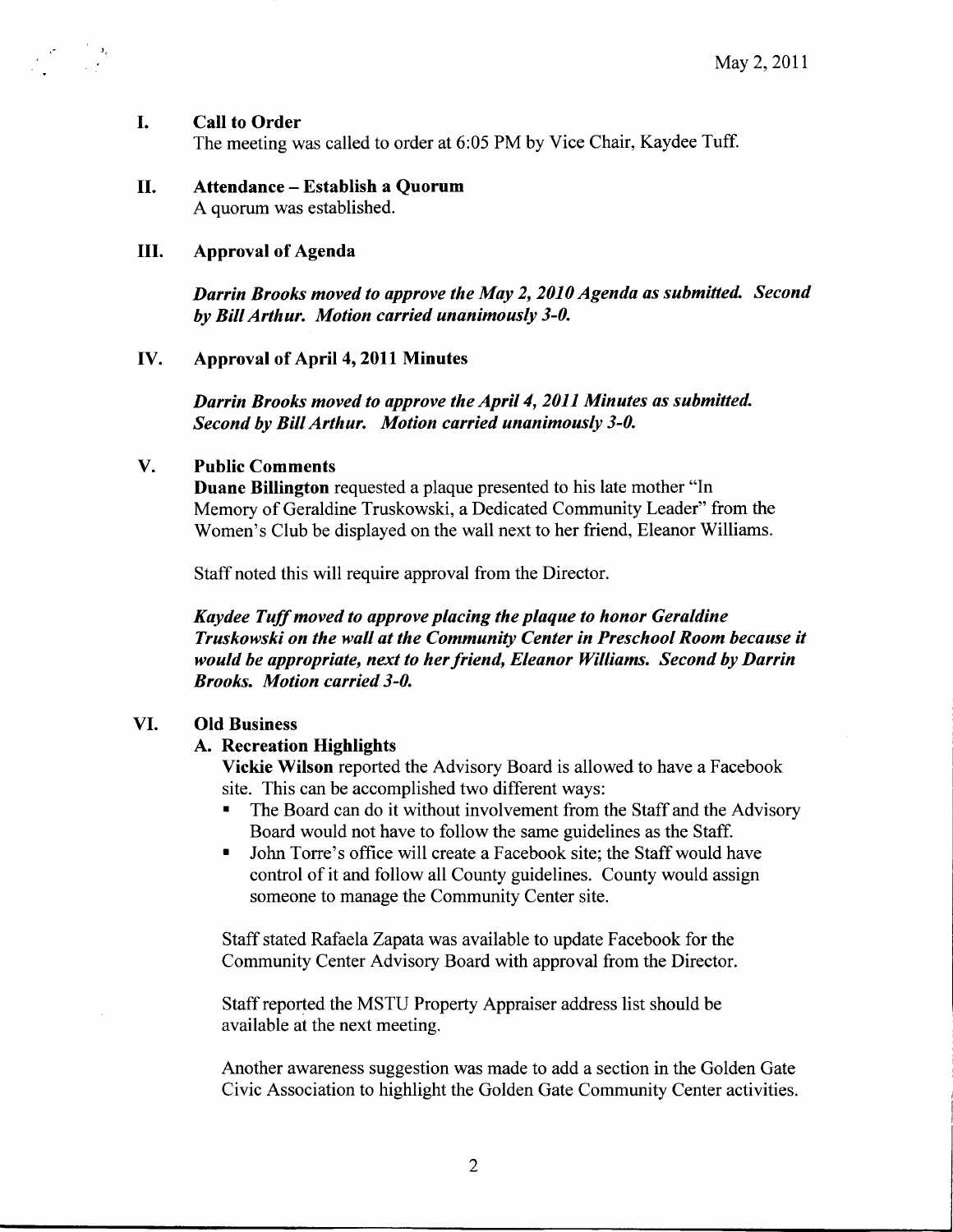Darrin Brooks volunteered to be an administrator for the Golden Gate Community Center Advisory Board on Facebook. Kaydee Tuff will set up Facebook administrators to include Darrin Brooks and Rafaela Zapata.

Vickie Wilson distributed and review the April/May 2011 - Golden Gate Community Center Report reported the following upcoming events. ( See attached)

- May 5 National Prayer Day will be held at the amphitheatre.  $\blacksquare$
- May 12 Harry Chapin Food Bank in the parking lot.  $\blacksquare$
- May 27 Sheriff's Department will be holding an awareness program on taking your neighbor back with <sup>a</sup> variety of agencies on display in the parking lot. Program will include <sup>a</sup> 5k bike/walk/run through the tougher streets in Golden Gate with additional patrol.

Staff researched with ROW on the feasibility of adding <sup>a</sup> driveway up to the double gate near the bandstand for easy access and deliveries. It would require a \$200 application fee and to have parties involved to verify the project can be done. It would also require permitting, materials and installation costs.

Staff reported receiving a quote for a simple shade structure  $20'$  x  $33'$  for set up in front of the amphitheatre in the amount of \$29,000.

# Kaydee Tuff moved the Board approve to create a Facebook Fan Page to create more awareness of Golden Gate Community Center. Second byBill Arthur. Motion carried 3-0.

Kaydee Tuff will brainstorm <sup>a</sup> fun name for the Facebook Fan Page. She will submit it to Shari Ferguson for her approval.

## VII. New Business

A. Monthly Budget - Annie Alvarez distributed and reviewed the Monthly <sup>130</sup> Fund Report. (See attached) She reported the Community Center's budget is on target, revenues are coming in as forecasted and expenses are staying within the revenue.

#### B. Review & Approval FY2012 MSTU Budget

Staff reported the Budget FY 2011-12 will be addressed at the June  $6<sup>th</sup>$ meeting.

# VIII. Member Comments

Discussion was ensued on temporary fencing to be use for Frontier Days with the possibility of installing permanent sleeves with caps to hold poles to support fence.